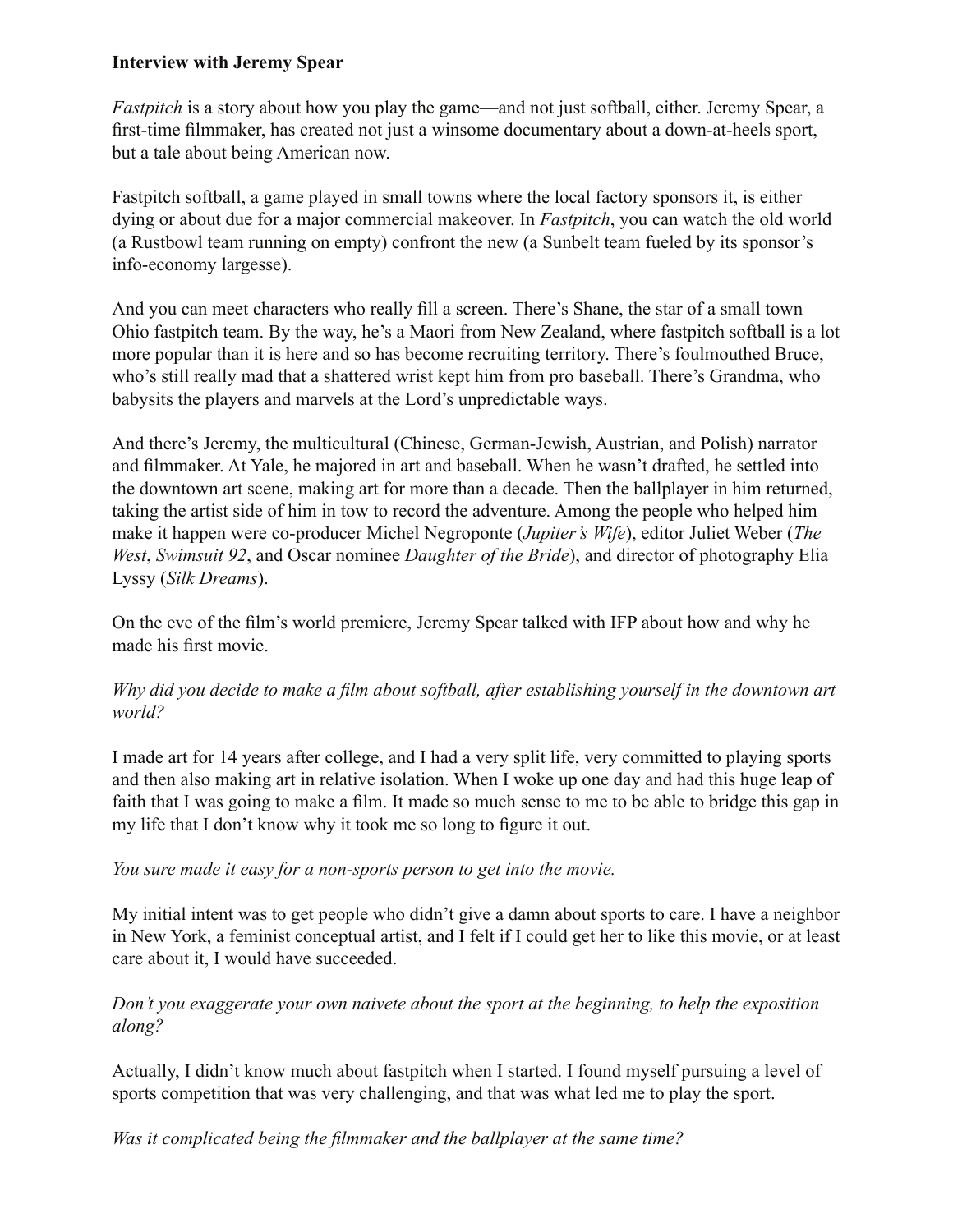I had no background in film or video, so at the start a two person crew, a sound and a camera guy, was pretty necessary. But as soon as I found myself a little more comfortable in the idea of having a second life in the midst of playing the sport, I bought a Sony VX1000 digital handicam. That was the smartest thing I did in some ways, because it allowed me easy access to people because it's a small camera. I ended up shooting about 30 percent of the film myself.

The simplicity of the camera was obviously a great help to me, but it also helped in one of the more unusual scenes, when I hand the camcorder to my coach in the graveyard. He spoke into the camera as if he were narrating the scene in front of him. That I think is a telling scene about my coach's comfort level with me coming into his town and playing ball for him. He overcame my initial distrust of what I thought the greater Midwest would be like and whether people would accept me, as a non-mainstream person.

## *All the characters are marginalized in different ways.*

Yes, I'm more interested in the hopes and dreams of more fringe characters. Even in the context of sports, which has in our society a glamorous mainstream appeal, I've landed on this sport that is marginalized for many reasons. It's a throwback to the way sports even at the higher professional levels was played in the '30s, '40s and '50s. That's very far from most sports stories we're seeing today, with all the hoopla. This was more akin to where sports should be, in my mind.

*Fastpitch* draws a lot of different people for different reasons. That's what I found very exciting. It was a real smorgasbord of characters and dreams.

# *How did you get such a highly qualified team to work with you in making the film?*

When I woke up with the idea, I started thinking about my background and the people I'd met in my life and I realized that through social or familial ties I'd met a lot of people in the film world. I called those resources very quickly. I called Christine Choy first, who was head of the NYU film school, and she had fiscal sponsorship. I raised money through private donations. It's a lot of little hits, and that was all new to me. But as soon as I was off and running I realized it was the right medium for me. I really felt connected in my activities in an incredibly fulfilling way.

Michel [Negroponte] was a real beacon to me. I was so fresh to this world, I didn't know where to turn, and I had very little clue about where the film might go. But every time I had a period of doubt, I would run something by Michel or he would coincidentally call me and tell me it was gonna hit a home run. Having him attached to the project certainly helped the profile.

## *The film has a very clear structure, organized around the softball season. How much scripting went on?*

The weave of the story came out of an intuitive way of dealing with the subject matter. I'm a very detailed person, but at the same time when it comes to narrative I'm much more intuitive. I shot 180 hours of footage over two or three years. I logged every hour of footage and every interview and made notes on everything that stood out, whether it was B-roll shots that seemed poetic or scenes that revealed the strength of characters. When we finally got in the editing room, Juliet Weber, the editor, was really instrumental in helping me make some decisions. I think I was just too close to the material.